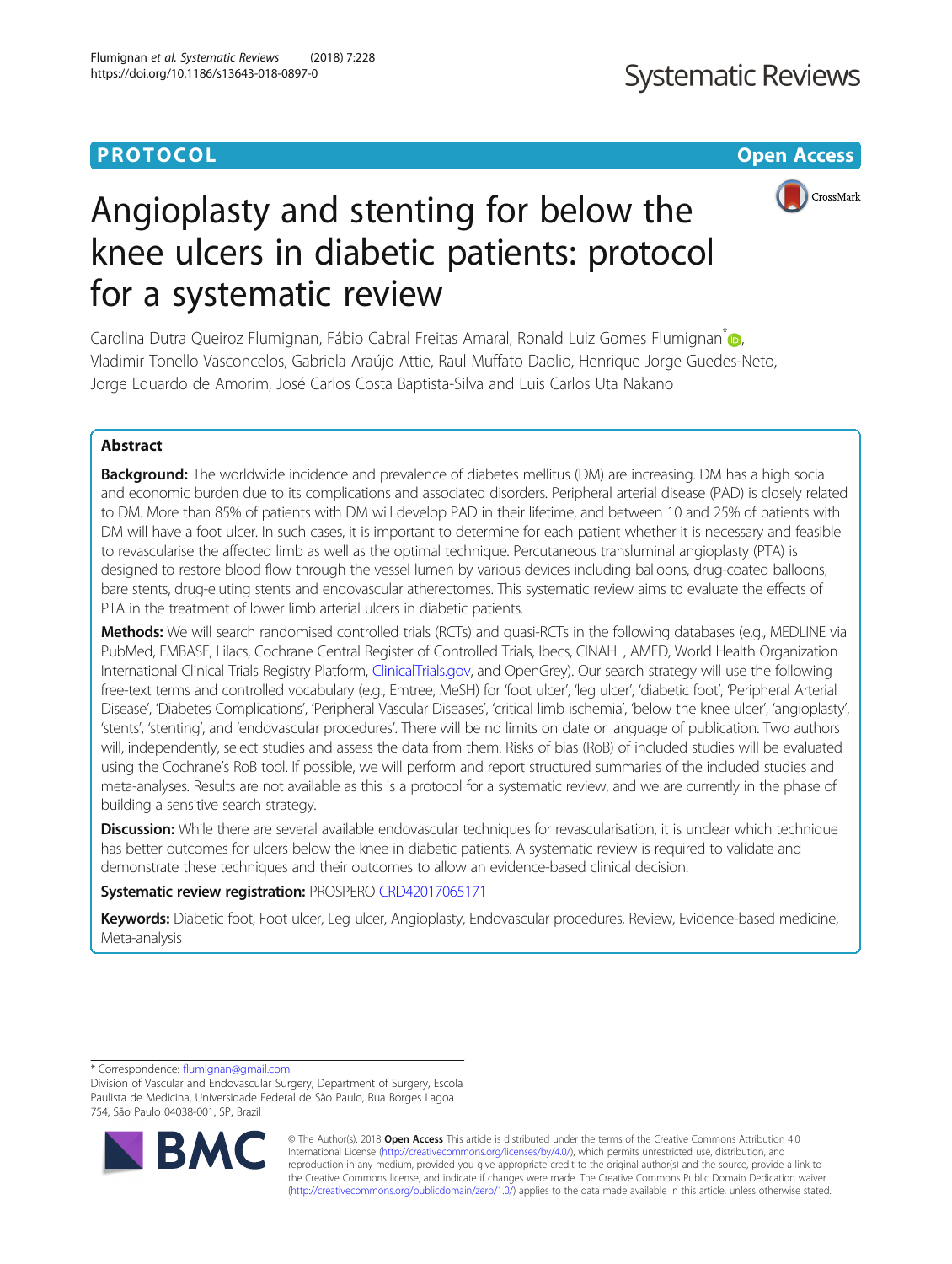# Background

The worldwide incidence and prevalence of diabetes mellitus (DM) are increasing. In 2013, the USA spent over US\$ 100 billion on the health care costs for diabetic patients [[1](#page-5-0), [2\]](#page-5-0). Ten to 25 % of all diabetic patients will develop a lower limb ulcer in their lifetime [[3,](#page-5-0) [4\]](#page-5-0). An ulcer imposes significant limitations on the patient and requires a complex treatment plan to heal properly; these factors increase the economic and social burden of the disease. At least 50% of the patients with lower limb ulcer have an underlying peripheral arterial disease (PAD). In such cases, revascularisation of the limb may be required to restore blood flow to the distal limb [[5](#page-5-0), [6\]](#page-5-0).

Revascularisation is indicated whenever a diabetic patient with a lower leg ulcer has any of the following characteristics: ankle-brachial index (ABI) < 0.8, ankle systolic pressure < 80 mmHg or a systolic toe pressure < 40 mmHg, or a transcutaneous oxygen tension (TcO2) < 40 mmHg and with at least one imaging exam demonstrating flow atherosclerotic lesion below the inguinal ligament: duplex ultrasound or angiography (by computed tomography, magnetic resonance imaging (MRI) or digital subtraction) [[4\]](#page-5-0).

Revascularisation can be achieved with a traditional open surgery bypass (using autologous vein or a prosthetic graft) or by endovascular techniques [\[7](#page-5-0)]. Endovascular revascularisation is a technique that aims to restore the blood flow through the arterial lumen using various devices. It can be performed by percutaneous transluminal angioplasty (PTA), subintimal angioplasty, intravascular stents, or atherectomy devices [[8\]](#page-5-0).

Currently, there is no substantial evidence to support that any of these techniques demonstrates increased efficacy relative to the others [\[7](#page-5-0)]. The alleged benefits of endovascular approaches are decreased recovery time, less pain at the surgical site, fewer complications as infection, and a lower total operational risk. Such endovascular approach would allow the elderly and patients with multiple comorbidities to be treated. Limitations of an endovascular approach include the high cost of the devices and medical apparel need to the procedures and the anatomical obstacles that might prevent passage of devices through the arterial lumen [\[7](#page-5-0)].

# **Objectives**

The purpose of this review is to assess the effects of endovascular revascularisation for arterial below the knee ulcers in diabetic patients. For the purpose of this systematic review, PTA will include all types of endovascular revascularisation techniques.

# Methods

This protocol is prospectively registered in PROSPERO database under number CRD42017065171. The Cochrane Handbook for Systematic Reviews of Interventions Reviews [[9\]](#page-5-0) was used to develop this protocol, and the Preferred Reporting Items for Systematic Review and Meta-Analysis (PRISMA-P) Protocols [[10\]](#page-5-0) were used to report it. The new Cochrane handbook version 5.2.0 (June 2017) and version 6 (September 2018) will be used in the final review, see the supplementary file 1 for the PRISMA-P checklist.

# Types of studies

For this systematic review, only randomised controlled trials (RCTs) and quasi-RCTs will be accepted.

# Types of participants

Inclusion criteria for patients with diabetes mellitus type 1 or type 2 include a presentation with leg ulceration below the knee and clinical and objective evidence of peripheral arterial disease. No limits on patient age, gender, or sex will be considered. We will consider a diagnosis of PAD when confirmed by a clinical exam demonstrating one or more of the following symptoms:

- Ankle systolic pressure (ASP) < 80 mmHg
- Ankle-brachial index (ABI) <  $0.8$
- Toe systolic pressure  $<$  40 mmHg
- Transcutaneous oxygen tension  $(TcO2) < 40$  mmHg

Diagnosis of PAD can be confirmed with at least one imaging technique (e.g., duplex ultrasound or angiography by computed tomography, MRI, or digital subtraction) demonstrating any stenosis below the inguinal ligament. The unit of analysis will be the participants, which will be considered in an intention-to-treat approach. For trials that consider multiple interventions in the same group, we will analyse only the partial data of interest. If there are any included studies that randomised parts of the body, each part will be treated separately for counting outcomes with the corresponding intervention group.

# Types of interventions

PTA will be compared as an intervention to either the best medical practice (BMP) alone or including a placebo or conventional surgery (e.g., autologous or prosthetic bypass). These same guidelines will apply to PTA used as adjunctive therapy and will also include a comparison to a different type of revascularisation where possible. Any dose of drug-eluting or drug-coated endovascular devices or any course duration of the intervention will be considered. Any studies that use PTA as the sole difference were considered.

# Types of outcome measures Primary outcome

Our primary outcome will be healing of the largest ulcer or all ulcers below the knee including time-to-heal and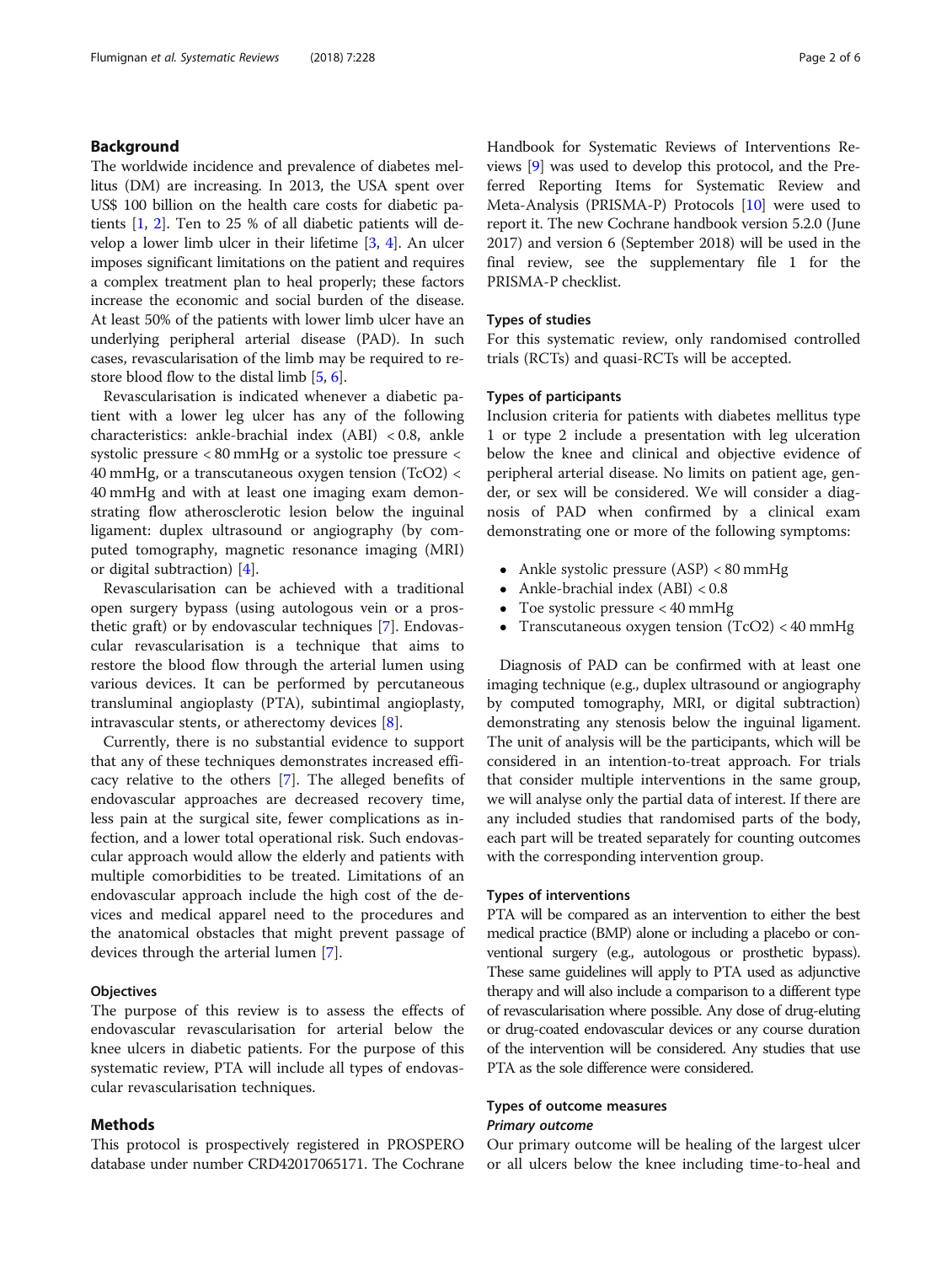ulcer recurrence data. Only total healing of the largest ulcer or all ulcers below the knee will be considered as treatment success; the reduction of the ulcer area should only be considered as favourable treatment in case of BMP. Healing outcomes will be assessed at 30 days, 6 months, 1 year, and annually from then onward. Trials using these time points will be grouped.

# Secondary outcomes

The patients will be assessed for the following:

- Amputation rate which includes patients that underwent a major or minor amputation during the interval between intervention and the end of follow-up
- Adverse events will also be tracked to assess safety. Both severe adverse events (e.g., those immediately life-threatening or causing hospitalisation, incapacity, nerve injury, acute limb ischemia, or death) and mild to moderate adverse events (e.g., infection at the surgical site, complications at the access site, acute limb ischemia) will be tracked
- Primary or secondary vessel patency will be assessed by angiographic or ultrasonographic methods. The treated vessel will be analysed to ensure no flow obstruction after the first intervention (primary patency) or after subsequent interventions (secondary patency)
- Mortality defined as any cause of death directly related to cardiovascular events or infectious complications of the disease will also be tracked
- Quality of life, measured by any validated questionnaire (e.g., SF-36) or by related information such as time away from work
- Total length of hospitalisation

For the amputation rate, a limb loss of the heel and above defines the major amputation, such as Syme's amputation, which requires a prosthetic device. Any tissue loss of the forefoot, such as a toe or trans metatarsal amputation, which does not require a prosthetic device, defines the minor amputation  $[6]$  $[6]$ . All definitions not mentioned in the text will be in accordance with international standards previous published [\[6,](#page-5-0) [11\]](#page-5-0). These outcomes will be assessed at the same time points as the primary outcome.

# Methods for search

# Electronic searches

The search will be done at least in the following databases:

- Medical Literature Analysis and Retrieval System (MEDLINE via PubMed)
- Embase (via Elsevier)
- Cochrane Central Register of Controlled Trials CENTRAL (via Wiley)
- Indice Bibliográfico Español de Ciencias de la Salud – IBECS (via Virtual Health Library)
- Latin American and Caribbean Center on Health Sciences Information – LILACS (via Virtual Health Library)
- Cumulative Index to Nursing and Allied Health Literature (CINAHL)
- The Allied and Complementary Medicine Database (AMED)
- World Health Organization International Clinical Trials Registry Platform ([www.who.int/ictrp/en/](http://www.who.int/ictrp/en/))
- [ClinicalTrials.gov](http://clinicaltrials.gov) ([www.clinicaltrials.gov/](http://www.clinicaltrials.gov/))

The search strategy will consist of controlled terms (e.g., MesH and Emtree) and free-text terms related to 'foot ulcer', 'leg ulcer', 'diabetic foot', 'peripheral arterial disease', 'diabetes complications', 'peripheral vascular diseases', 'critical limb ischemia', 'below the knee ulcer', 'angioplasty', 'stents', 'stenting', and 'endovascular procedures'. No limits for language, date or status of the publication will be used. A search will also be done in the grey literature source [OpenGrey.eu,](http://opengrey.eu/) for identification of unpublished trials. The Table [1](#page-3-0) show a MEDLINE via PubMed sample search strategy.

# Hand search

Reference lists for all included studies, and review articles will be searched for additional trials. Manufacturers and specialists in the field of vascular surgery will be contacted for further research. Besides, the authors of the included studies will be contacted regarding additional data and other published or unpublished studies.

# Selection of studies

Two independent reviewers (CDQF and RLGF) will evaluate all studies to determine if they are appropriate for inclusion. If there is any disagreement, a third reviewer (LCUN) will arbitrate or it will be solved by discussion with team authors.

Full-text articles will be used to determine the study's appropriateness for inclusion. Excluded studies will be noted with specific exclusion criteria. Details of the selection process will be recorded, using the PRISMA flow diagram and table with the characteristics of excluded studies [\[10](#page-5-0)].

# Data extraction and management

Data from included studies will be extracted by two independent reviewers (CDQF and RLGF). The following study characteristics and outcome data will be extracted [[9](#page-5-0)]:

• Methods, including study design, the total duration of study and period of carryout, number and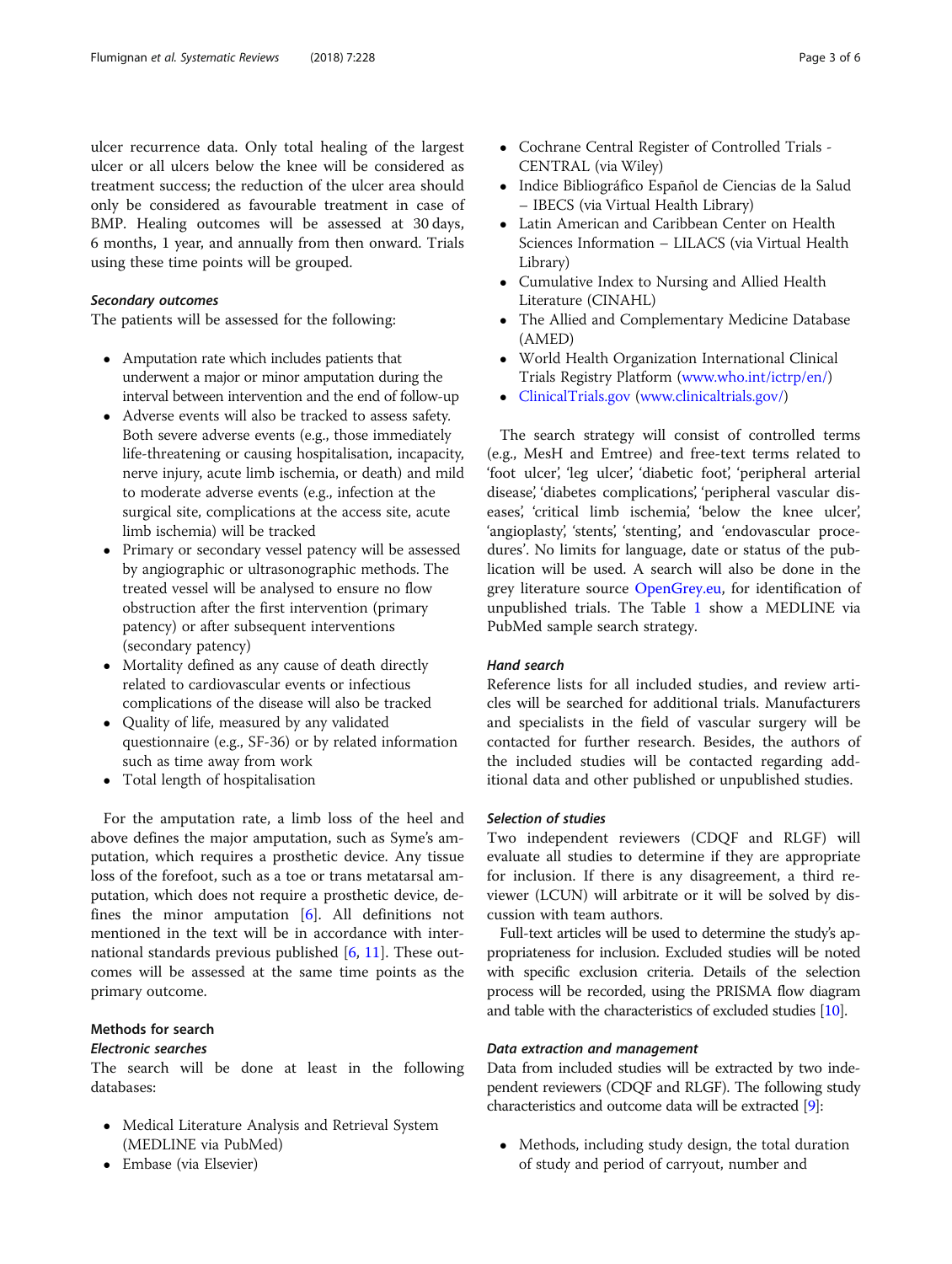#### <span id="page-3-0"></span>Table 1 MEDLINE PubMed search strategy

|                | "Leg Ulcer"[Mesh] or (Leg Ulcer*) or (lower limb ulcer)                                                                                                                                                                                                                                                                             |
|----------------|-------------------------------------------------------------------------------------------------------------------------------------------------------------------------------------------------------------------------------------------------------------------------------------------------------------------------------------|
| $\overline{2}$ | "Foot Ulcer"[Mesh] or (Foot Ulcer*) or (Plantar Ulcer*) or "below the knee ulcer"                                                                                                                                                                                                                                                   |
| 3              | "Diabetic Foot"[Mesh] or (Foot Diabetic) or (Diabetic Feet) or (Foot Ulcer Diabetic) or diabet*                                                                                                                                                                                                                                     |
| $\overline{4}$ | "Peripheral Arterial Disease"[Mesh] or (Arter* Disease* Peripheral) or "critical limb ischemia"                                                                                                                                                                                                                                     |
| 5              | "Diabetes Complications"[Mesh] or (Diabet* Complication*) or (Diabetes-Related Complication*)<br>or (Diabetes Related Complication*) or (Complication* of Diabetes Mellitus) or (Diabetes Mellitus<br>Complication*)                                                                                                                |
| 6              | "Peripheral Vascular Diseases"[Mesh] or (Disease* Peripheral Vascular) or (Peripheral Angiopath*)                                                                                                                                                                                                                                   |
| 7              | 1 or 2 or 3 or 4 or 5 or 6                                                                                                                                                                                                                                                                                                          |
| 8              | "Stents"[Mesh] or stent*                                                                                                                                                                                                                                                                                                            |
| 9              | "Drug-Eluting Stents"[Mesh] or (Drug Eluting Stent*) or (Drug-Eluting Stent*) or (Drug-Coated Stent*)<br>or (Drug Coated Stent*)                                                                                                                                                                                                    |
| 10             | "Self Expandable Metallic Stents"[Mesh] or (Self Expandable Metal* Stent*)                                                                                                                                                                                                                                                          |
| 11             | "Angioplasty"[Mesh] or Angioplast* or (Endoluminal Repair*) or (Percutaneous Transluminal Angioplast*)<br>or (Transluminal Angioplast*)                                                                                                                                                                                             |
| 12             | "Angioplasty, Balloon, Laser-Assisted"[Mesh] or (Laser Balloon Angioplast*) or (Laser-Assisted Angioplast*)<br>or (Laser Assisted Angioplast*) or (Angioplast* Transluminal Percutaneous Laser) or (Laser-Assisted Balloon<br>Angioplast*) or (Laser Assisted Balloon Angioplast*) or (Percutaneous Transluminal Laser Angioplast*) |
| 13             | "Angioplasty, Laser"[Mesh] or (Laser Angioplast*)                                                                                                                                                                                                                                                                                   |
| 14             | "Angioplasty, Balloon"[Mesh] or (Dilation* Transluminal Arter*) or (Balloon Angioplast*)                                                                                                                                                                                                                                            |
| 15             | revascular* or (drug-coated balloon)                                                                                                                                                                                                                                                                                                |
| 16             | "Endovascular Procedures"[Mesh] or (Endovascular Procedure*) or (Intravascular Procedure*) or<br>(Intravascular Technique*) or (Endovascular Technique*)                                                                                                                                                                            |
| 17             | 8 or 9 or 10 or 11 or 12 or 13 or 14 or 15 or 16                                                                                                                                                                                                                                                                                    |
| 18             | 7 and 17                                                                                                                                                                                                                                                                                                                            |
| 19             | 18 AND (Therapy/Broad[filter])                                                                                                                                                                                                                                                                                                      |

location of study centres, research setting, withdrawals, and date of study

- Participants, including total number, age aspects (e.g., mean, range), gender, the severity of the condition, diagnostic, and inclusion and exclusion criterion
- Interventions, including direct interventions, intervention comparison, concomitant medications, and excluded medications
- Outcomes, including planned and final primary and secondary outcomes and time points reported
- Notes, including trial funding for trial and notable conflicts of interest for trial authors.

One author (CDQF) will fill these data on Review Manager software (RevMan 5.3) for statistical analysis by two authors (CDQF and RLGF) [\[12](#page-5-0)].

#### Assessment of risk of bias in included studies

Risk of bias will be assessed by two independent reviewers (CDQF and RLGF) using Cochrane's 'Risk of bias' (RoB) tool, described in Section 8.5 of the Cochrane Handbook for Systematic Reviews of Interventions [\[13\]](#page-5-0). These tools consist of (1) random sequence generation, (2) allocation

concealment, (3) blinding of participants and personnel, (4) blinding of outcome assessment, (5) incomplete outcome data, (6) selective outcome reporting, and (7) other bias. Each domain must be graded as high risk, low risk, or unclear risk of bias according to the criteria described in the risk of bias table in the Cochrane Handbook [\[13\]](#page-5-0). Discussion with the authors' team will resolve any RoB assessment conflicts. Blinding will be considered separately for different key outcomes when necessary. Treatment effects will be analysed in the context of the study's risk of bias of hat contributed to the outcome. All risk of bias in included studies will be reported using the Revman 5.3 software [\[12\]](#page-5-0).

# Measures of treatment effect

Dichotomous data will be analysed as risk ratio. Continuous data will be analysed using mean difference for similarly scaled data. Continuous data with different scales will be compared using standardised mean difference. Confidence intervals of 95% will be used for all data.

# Unit of analysis issues

Lower limbs will be the unit of analysis for all outcomes where possible, such as primary and secondary patency, amputation rate, and ulcer healing. The participant will be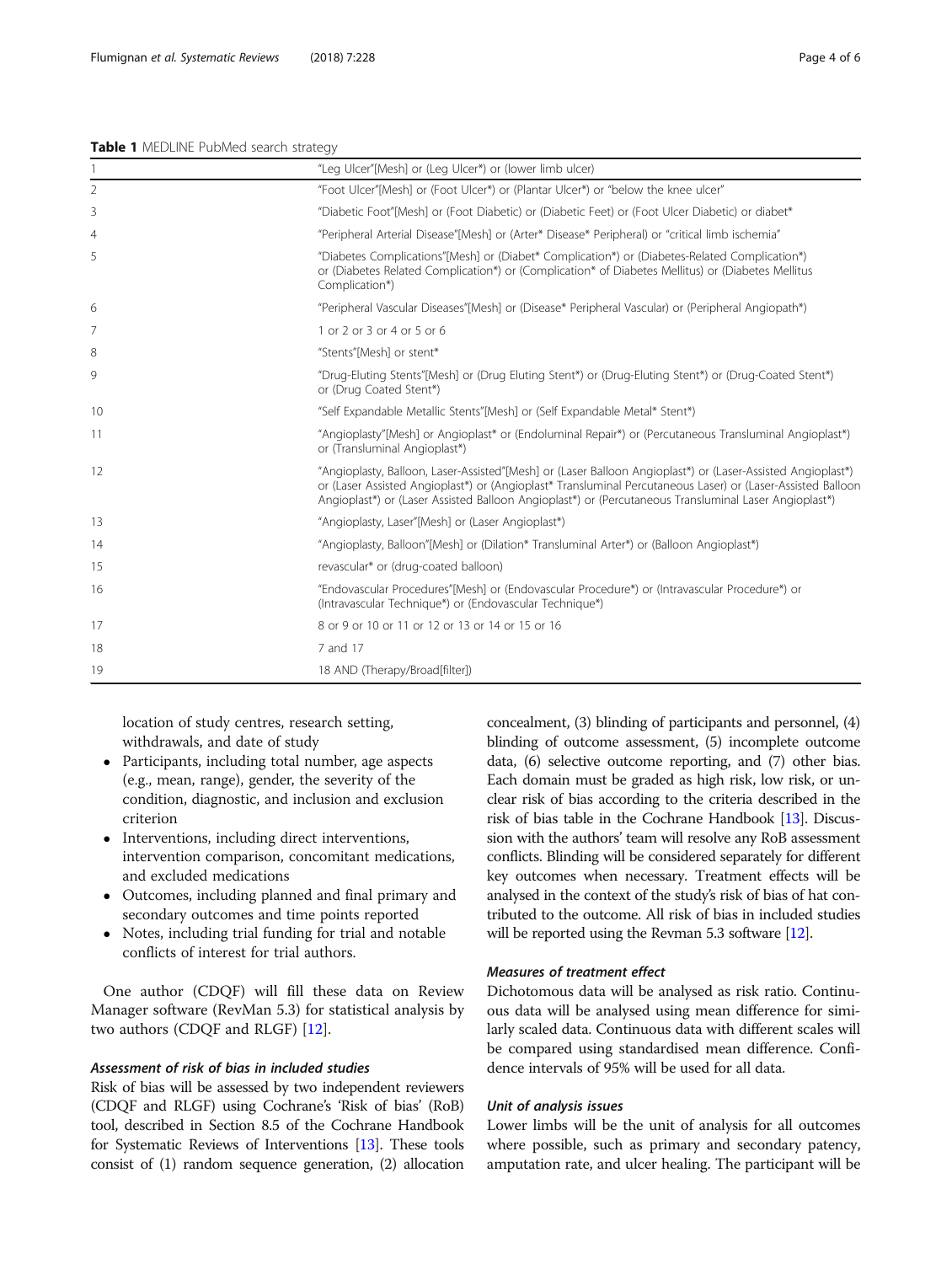the unit of analysis for other outcomes including mortality, adverse events, quality of life, and length of hospitalisation. The intention-to-treat approach will be used.

#### Dealing with missing data

The authors or study sponsors of the included studies will be contacted where necessary to verify details about data characteristics or to provide missing numerical outcome data. Important bias is not expected if intervention groups have missing outcome data, and the reasons for missing data are balanced and reported across all groups. Missing data will be considered as significant bias in situations where the data gap will have different implications in the compared groups. Outcome frequency will influence the potential impact of missing data in dichotomous studies, while the frequency of participants missing data will impact continuous outcomes studies [\[9\]](#page-5-0).

### Assessment of heterogeneity

The studies will be assessed for methodological and clinical heterogeneity using the  $I^2$  statistic. Meta-analyses will be conducted if after these analyses the studies are considered homogeneous. We will analyse statistical heterogeneity by visual inspection of the forest plots where possible. While strict thresholds for the interpretation of  $I^2$  will not be applied, we will use the following Cochrane criteria to guide the heterogeneity interpretation [[14](#page-5-0)]:

- 0 to 40%: might not be important
- 30 to 60%: may represent moderate heterogeneity
- 50 to 90%: may represent substantial heterogeneity
- 75 to 100%: considerable heterogeneity

The heterogeneity stratification demonstrates the percentage of variability in the estimated effects resulting from the heterogeneity rather than from sampling error [[9\]](#page-5-0). In cases of substantial heterogeneity, subgroups within pre-specified groups will be analysed in an attempt to explain the heterogeneity. Publication bias findings may also be used.

# Assessment of reporting biases

If there are greater than ten studies that need to be included in a meta-analysis, the presence of publication bias and other reporting bias will be assessed using funnel plots [\[9,](#page-5-0) [15,](#page-5-0) [16\]](#page-5-0).

#### Data synthesis

Data will be synthesised using RevMan 5.3 software with a meta-analysis performed when feasible [\[12\]](#page-5-0). If there are not-important or moderate levels of heterogeneity, a fixed-effect model will be used. If there is substantial heterogeneity, a random-effect model will be used. In the event of considerable heterogeneity, we will not perform a meta-analysis, but the data will be described textually.

#### Subgroup analysis and investigation of heterogeneity

In the case of substantial or considerable heterogeneity, we will perform a subgroup analysis to explore possible causes. Subgroup analysis will be carried out for participants' characteristics (age, gender, and race) and intervention characteristics (types of endovascular device, angiosome-oriented treatment, and targeting artery). We will attempt to contact the authors to obtain missing data when such data is not available from the original publications.

# Sensitivity analysis

A sensitivity analysis will be conducted to determine the impact of the exclusion of studies with a high risk of overall bias. These additional analyses will be conducted excluding those studies with a high risk of bias in at least one of the main domains in the risk of bias tool (generation of randomisation sequence, allocation concealment, and blinding).

#### 'Summary of findings' table

We will use the GRADEpro software to generate a 'Summary of Findings' table for each outcome to be analysed in this review. Using the five Grading of Recommendations Assessment, Development, and Evaluation criteria (study limitations, consistency of effect, imprecision, indirectness, and publication bias), we will assess the quality of evidence in the meta-analyses of the pre-specified outcomes [\[17,](#page-5-0) [18\]](#page-5-0). These criteria will be judged using the methods and recommendations described in Section 8.5 and Chapter 12 of the Cochrane Handbook [[9\]](#page-5-0). A table of containing and justifications for any departure from the GRADE analysis will be generated if necessary; the 'Summary of Findings' table will be made following the methods described in Chapter 11 and Chapter 12 of the Cochrane Handbook [[9\]](#page-5-0).

# Results

This is a prospectively registered protocol for a systematic review; results are not yet available. Currently, we are defining a search strategy and selecting studies for the review.

# **Discussion**

The increasing number of endovascular techniques to treat PAD leads us to believe that this may have improved their results along the time. However, there are no high-quality systematic reviews to confirm this assumption. Using the described protocol, we will attempt to generate a systematic review to identify and collate the best available evidence on the effects of endovascular revascularisation for the treatment of PAD in diabetic patients with lower limb ulcers.